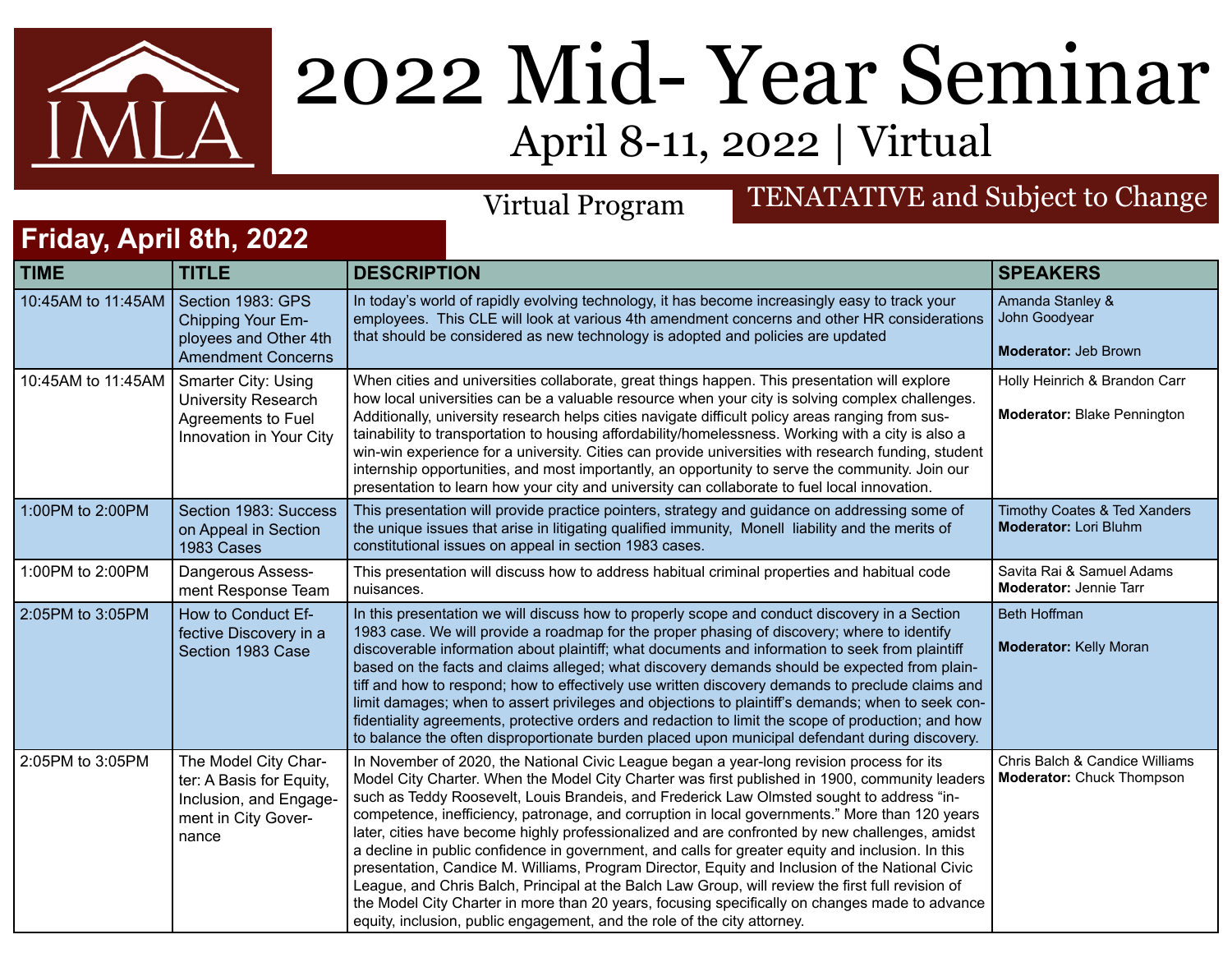| <b>TIME</b>      | <b>TITLE</b> | <b>DESCRIPTION</b>                                                                                                                                                                                                                                                                                                                                                                                                                                                  | <b>SPEAKERS</b>                                                           |
|------------------|--------------|---------------------------------------------------------------------------------------------------------------------------------------------------------------------------------------------------------------------------------------------------------------------------------------------------------------------------------------------------------------------------------------------------------------------------------------------------------------------|---------------------------------------------------------------------------|
| 3:20PM to 4:50PM |              | Supreme Court Update   The 2021 Supreme Court term is shaping up to be a blockbuster with many cases that are<br>relevant to local governments, including issues related to government speech, signs, guns,<br>and more. Hear from prominent Supreme Court practitioners about the impact of these<br>cases for local governments. These Supreme Court experts will also talk about general<br>sissues before the Court and how those may impact local governments. | Michael Dreeben, Paul Clement &<br>Amy Howe<br>Moderator:<br>Lisa Soronen |

| Saturday, April 9th, 2022 |                                                                            |                                                                                                                                                                                                                                                                                                                                                                                                                                                                                                                                                                                                                                                                                                                                                                                                                             |                                                                            |  |
|---------------------------|----------------------------------------------------------------------------|-----------------------------------------------------------------------------------------------------------------------------------------------------------------------------------------------------------------------------------------------------------------------------------------------------------------------------------------------------------------------------------------------------------------------------------------------------------------------------------------------------------------------------------------------------------------------------------------------------------------------------------------------------------------------------------------------------------------------------------------------------------------------------------------------------------------------------|----------------------------------------------------------------------------|--|
| <b>TIME</b>               | <b>TITLE</b>                                                               | <b>DESCRIPTION</b>                                                                                                                                                                                                                                                                                                                                                                                                                                                                                                                                                                                                                                                                                                                                                                                                          | <b>SPEAKERS</b>                                                            |  |
| 9:00AM to 10:00AM         | Section 1983: Experts                                                      | The first presentation will provide practice pointers on the effective use of medical experts/<br>review of medical records in Section 1983 litigation. The second presentation will discuss<br>the trend of plaintiffs' use of experts to support the argument that police have a code of<br>silence and cover up internal investigations. This presentation will discuss how to exclude<br>this testimony under Daubert.                                                                                                                                                                                                                                                                                                                                                                                                  | Jenna Jankowski &<br>Robert Higgason<br><b>Moderator: Beth Anne Childs</b> |  |
| 9:00AM to 10:00AM         | <b>Land Use Implications</b><br>of the Pandemic                            | This presentation addresses how pandemic-related strategies could impact land use and<br>other related issues in the coming years and decades. Specifically, this presentation looks<br>at pandemic-era regulations, government decision-making, and remote working.                                                                                                                                                                                                                                                                                                                                                                                                                                                                                                                                                        | Terrie Hagler-Gray & Patricia Link<br>Moderator: Roger Horner              |  |
| 10:05AM to 11:05AM        | Section 1983: Cross<br><b>Examination Practice</b><br><b>Pointers</b>      | This presentation will provide strategies and practical tips for handling cross examination of<br>witnesses during a Civil Rights trial.                                                                                                                                                                                                                                                                                                                                                                                                                                                                                                                                                                                                                                                                                    | Patricia Miller & Melanie Speight<br><b>Moderator:</b> Shauna Billingsley  |  |
| 10:05AM to 11:05AM        | Employment Law:<br>Workplace Investiga-<br>tions                           | This presentation will provide strategies and tips for workplace investigations, including: the<br>investigative process; escalation and timing issues; retaliation and whistleblower protec-<br>tions; privilege issues; training; conducting interviews; and drafting and preparing reports.                                                                                                                                                                                                                                                                                                                                                                                                                                                                                                                              | Trina Chernos & Barry Uhrman<br><b>Moderator: Robin Cross</b>              |  |
| 11:20AM to 12:50PM        | Litigating Reverse Con-<br>viction Claims Pursuant<br>to § 1983            | The first presentation will summarize the types of wrongful conviction claims and the con-<br>stitutional amendments that are implicated when Section 1983 suits are brought against<br>police officers and municipalities stemming from criminal convictions. The presentation will<br>include affirmative defenses, immunities from suit, and procedural bars to wrongful convic-<br>tion suits as well as examples of wrongful conviction cases and recent jury verdict awards<br>and settlements. The second presentation will provide a brief overview of litigation practic-<br>es and strategy in reverse conviction cases pursuant to § 1983, alleging police misconduct.<br>In particular, this presentation will focus on how to address some of the unique discovery<br>challenges posed by reverse convictions. | Lisa Maki & Hannah Faddis<br><b>Moderator: Leah Simon</b>                  |  |
| 11:20AM to 12:50PM        | <b>Creative Strategies for</b><br>American Rescue Plan<br><b>Act Funds</b> | This panel discussion will explore creative ways local communities can use ARPA funds<br>while also discussing the legal pitfalls to avoid.                                                                                                                                                                                                                                                                                                                                                                                                                                                                                                                                                                                                                                                                                 | Karen White, Morgain Patterson &<br>Ana Schwab<br>Moderator: Lori Lein     |  |
| 2:30PM to 3:30PM          | Section 1983: Policing<br>and Homeless En-<br>campments                    | This panel will address constitutional claims that can arise out of encampment resolutions,<br>and considerations to bear in mind to mitigate the litigation risk that might arise out from<br>the same. Among the matters touched on will be communication of impending resolution<br>(language access, effectiveness of notice provision); treatment (storage or disposal) of indi-<br>viduals' property; and thoughts on litigation of pre- or post-resolution claims in federal court,<br>with some examples provided of opinions issuing around the country.                                                                                                                                                                                                                                                           | Kristin Bray & Anne Taylor<br><b>Moderator: Diana Cortes</b>               |  |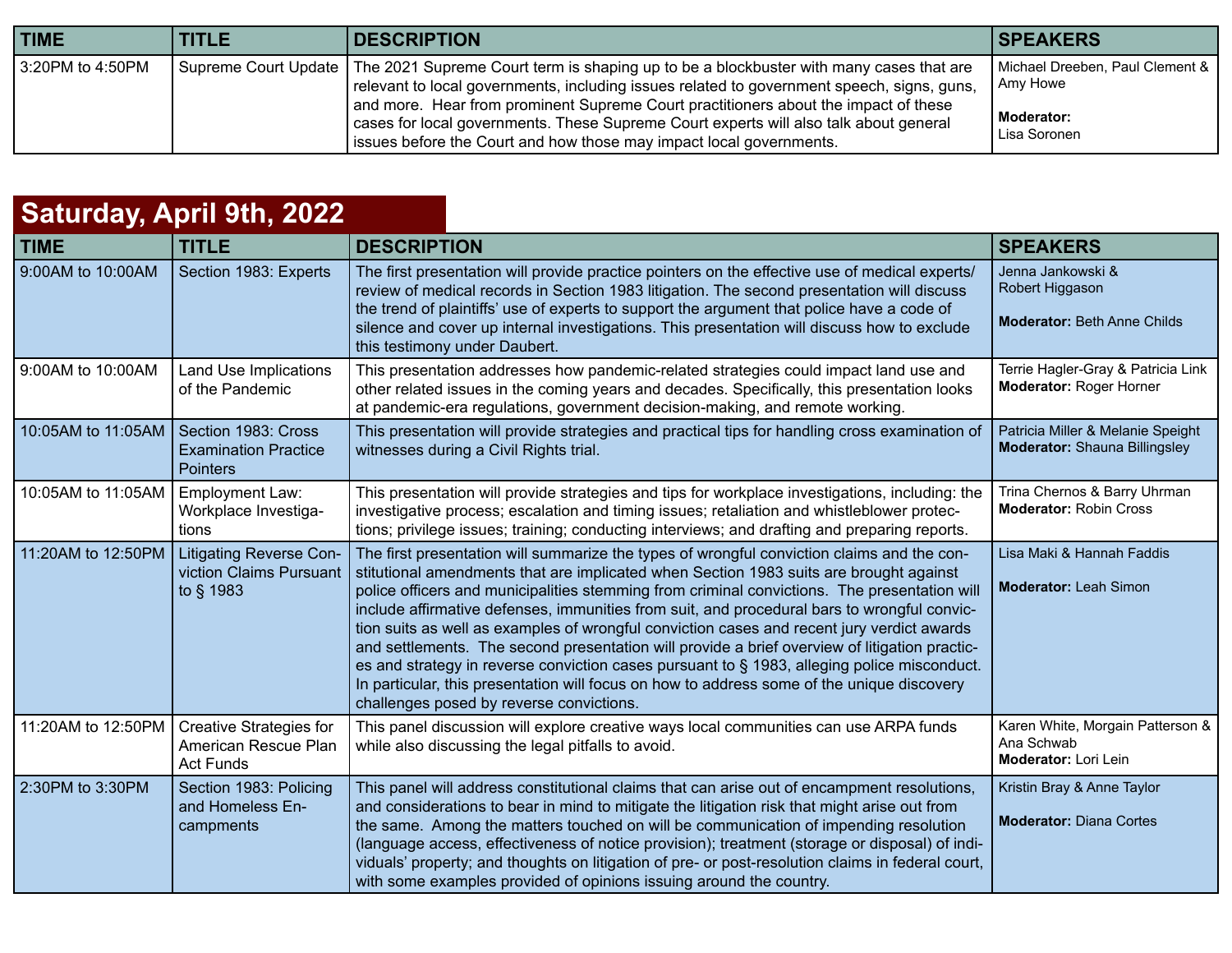| <b>TIME</b>      | <b>TITLE</b>                                                                                                       | <b>DESCRIPTION</b>                                                                                                                                                                                                                                                                                                                                                                                                                                                                                                                                                                                                                                                                                                                                                                                                                                                                                                                                                                                                                                      | <b>SPEAKERS</b>                                                                                     |
|------------------|--------------------------------------------------------------------------------------------------------------------|---------------------------------------------------------------------------------------------------------------------------------------------------------------------------------------------------------------------------------------------------------------------------------------------------------------------------------------------------------------------------------------------------------------------------------------------------------------------------------------------------------------------------------------------------------------------------------------------------------------------------------------------------------------------------------------------------------------------------------------------------------------------------------------------------------------------------------------------------------------------------------------------------------------------------------------------------------------------------------------------------------------------------------------------------------|-----------------------------------------------------------------------------------------------------|
| 2:30PM to 3:30PM | Bridging the Gap: Pay<br><b>Equity Aspirations and</b><br>Audits                                                   | Pay equity litigation is on the rise, and more jurisdictions are enacting expansive laws<br>to close the race and gender pay gaps. Get ahead of the wave and increase municipal<br>employee confidence in your City's pay structure by understanding the basics of compli-<br>ance, as well as how and when to conduct an attorney-client privileged pay equity audit. In<br>this insightful, easy-to-follow training, Deputy City Attorney Anne Milligan (City of Portland,<br>Oregon) will take a complicated legal topic and break it down into an accessible introduc-<br>tion to pay equity, explaining why this work matters, challenges interpreting and applying<br>conflicting and complementary laws, and compliance practices to consider as supervisors<br>or legal counsel to include pay equity audits, data gathering, employee messaging, and<br>public record implications.                                                                                                                                                            | Anne Milligan<br><b>Moderator: Leah Simon</b>                                                       |
| 3:45PM to 4:45PM | Section 1983: The Law<br><b>Enforcement Response</b><br>to Assemblies/Pro-<br>tests/Unlawful Assem-<br>blies/Riots | Over the past ten years law enforcement has routinely been found at the center of protests, unlaw-<br>ful assemblies, and riots. A dynamic that is present since the Michael Brown shooting in Ferguson,<br>is that law enforcement is the topic of the protest. This dynamic means that law enforcement, the<br>target of the protest, is thrust into the protest/unlawful assembly/riot to ensure control and safety. In<br>many cases these assemblies have turned violent and led to a law enforcement response which<br>includes use of riot batons, shields, pepper-spray, pepper-ball, 40 mm munitions and various other<br>law enforcement tools. In numerous local governments around the country, restraining orders have<br>been sought by protest groups to enjoin law enforcement from the use of some of these use of force<br>mechanisms.<br>This session will focus on law enforcement policy and training with respect to the response to these<br>events and the parameters on use of force mechanisms and constitutional deployment. | Jack Ryan<br><b>Moderator:</b><br>Mujeeb Shah-Khan                                                  |
| 3:45PM to 4:45PM | <b>State League Meeting</b>                                                                                        | This presentation will address police officer stress/wellness; particularly focusing on waves<br>of early retirements due to Post Traumatic Stress Disorder. It will include both a presenta-<br>tion and then an opportunity for discussion. The presentation is intended for state league /<br>association counsel.                                                                                                                                                                                                                                                                                                                                                                                                                                                                                                                                                                                                                                                                                                                                   | Rachel Carlson<br><b>Moderator:</b><br>Morgain Patterson, Rusi Patel,<br>Patricia Beety & Lori Lein |

## **Sunday, April 10th, 2022**

| .<br><b>TIME</b>   | <b>TITLE</b>                                                                                             | <b>DESCRIPTION</b>                                                                                                                                                                                                                                                                                                                                                                                                                                                                                                                                                                                                                                                                                                                                                                                                                                                                                         | <b>SPEAKER</b>                                                                                  |
|--------------------|----------------------------------------------------------------------------------------------------------|------------------------------------------------------------------------------------------------------------------------------------------------------------------------------------------------------------------------------------------------------------------------------------------------------------------------------------------------------------------------------------------------------------------------------------------------------------------------------------------------------------------------------------------------------------------------------------------------------------------------------------------------------------------------------------------------------------------------------------------------------------------------------------------------------------------------------------------------------------------------------------------------------------|-------------------------------------------------------------------------------------------------|
| 9:00AM to 10:30AM  | Section 1983: Practi-<br>cal Considerations for<br><b>Motion Practice</b>                                | This presentation will discuss strategy around motion practice in Section 1983 cases in-<br>cluding common abstention issues, removal, bifurcation, and some practical tips or consid-<br>erations on Rule 12 motions and post-trial motions.                                                                                                                                                                                                                                                                                                                                                                                                                                                                                                                                                                                                                                                              | Meghan Riley & Jessica Battle<br><b>Moderator:</b><br>Lina James                                |
| 9:00AM to 10:30AM  | The New Infrastructure<br>Challenge: Funding,<br><b>Building and Defending</b><br><b>Public Projects</b> | This program will introduce municipal counsel to the legal funding, procurement and con-<br>tracting mechanisms that will form the basis for public projects under the new federal infra-<br>structure funding bill, the Infrastructure Investment and Jobs Act. You will hear from three<br>professionals with disciplines in design and project management, funding and regulatory<br>compliance and public construction. Career professionals who navigated the last stimu-<br>lus act, the American Recovery and Reinvestment Act will share lessons learned, what to<br>expect in the new bill, traps for the unwary and how the municipal attorney is the key to<br>integrated project success and compliance. This program could easily have been titled: "an<br>ounce of prevention" and is a must attend for any municipal attorney whose client will be<br>using federal infrastructure dollars. | Steven Torres, Jason Kirk &<br>Fernando Pasquel<br><b>Moderator:</b><br><b>Arthur Gutekunst</b> |
| 10:45AM to 11:45AM | Section 1983: Qualified<br><b>Immunity Update</b>                                                        | This presentation will cover three areas in the land of Qualified Immunity: (1) a review of<br>recent QI decisions; (2) a discussion of qualified immunity in motion practice; and (3) a<br>discussion on how District Court Judges are addressing the QI defense during jury trials.                                                                                                                                                                                                                                                                                                                                                                                                                                                                                                                                                                                                                      | Brachah Goykadosh &<br>Elissa Jacobs<br><b>Moderator: Chris Balch</b>                           |